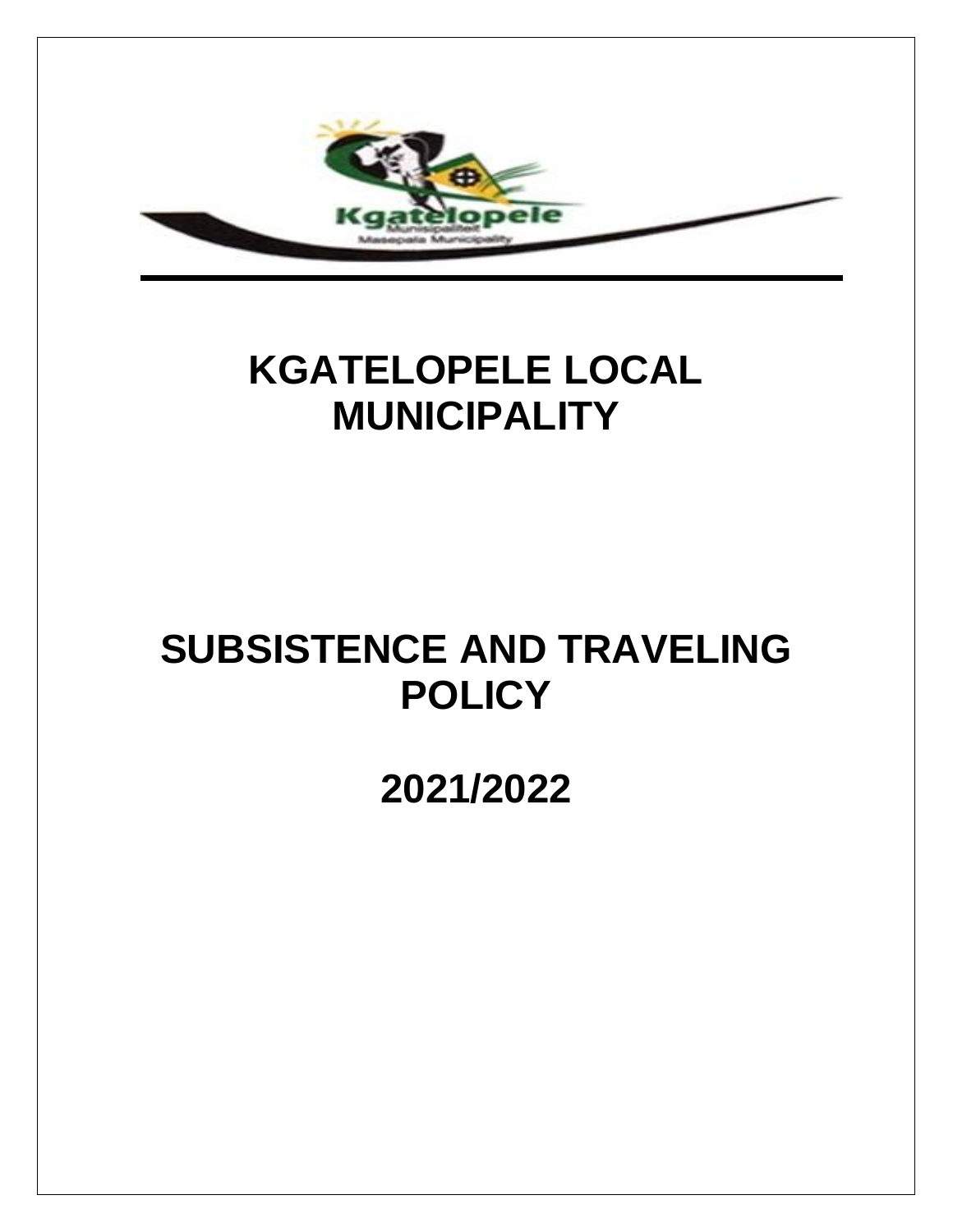## **TABLE OF CONTENTS**

| 2. Responsibilities of representatives who travel on business of the municipality3        |  |
|-------------------------------------------------------------------------------------------|--|
|                                                                                           |  |
|                                                                                           |  |
|                                                                                           |  |
| 6. Subsistence allowance if travel is for a day or part of a day with no overnight stay 5 |  |
| 7. Subsistence and travel allowances for persons invited for interviews 5                 |  |
|                                                                                           |  |
|                                                                                           |  |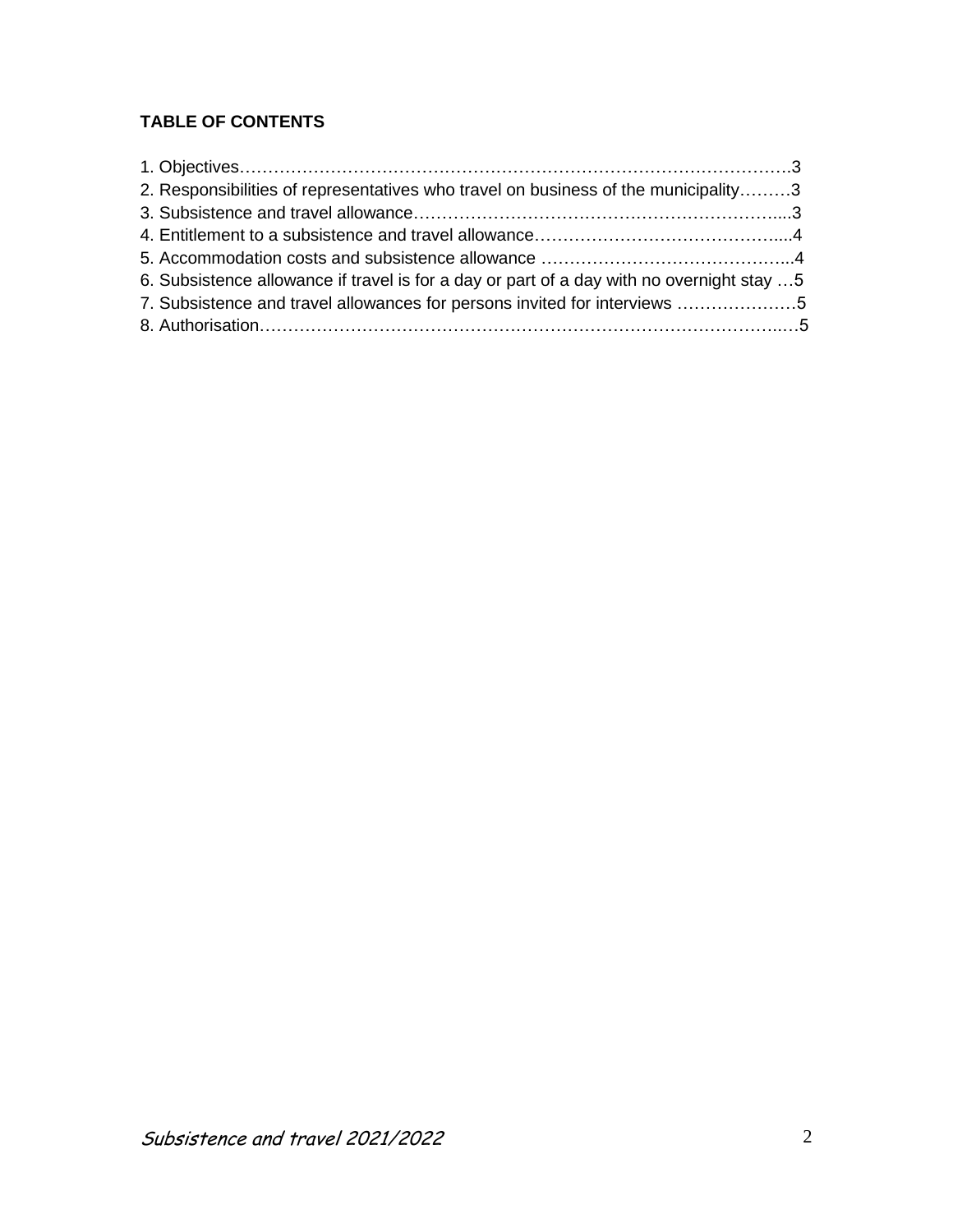#### *1. OBJECTIVES*

- It is essential that representatives of Kgatelopele municipality from time to time travel to other cities and towns in order to establish and maintain links and relationships with other municipalities, government bodies, and other parties, institutions and organisations operating in the sphere of local government.
- To ensure that subsistence and travelling is properly monitored to guard against fraud and wastage of resources.

#### **2.** *RESPONSIBILITIES OF REPRESENTATIVES WHO TRAVEL ON BUSINESS OF THE MUNICIPALITY*

- Every representative who travels on the business of the municipality must comply with this policy in letter and in spirit.
- Representatives who travel on the business of the municipality must appreciate, at all times, that they are ambassadors for the municipality, that their actions, conduct and statements must be in the best interests of the municipality, and that they must comply with any specific mandates they have been given.
- Consistent with the municipality's performance monitoring and evaluation objectives, the municipal manager will ensure that a database of all representatives and official travelling is kept.

#### **3.** *SUBSISTENCE AND TRAVEL ALLOWANCE*

- Money paid by the municipality to a representative to cover the following expenses:
	- meals (including reasonable gratuities)

All travel will be made from municipal fleet, unless approved by the municipal manager.

#### **4.** *ENTITLEMENT TO A SUBSISTENCE AND TRAVEL ALLOWANCE*

• A representative may claim a daily subsistence allowance as provided in this policy with the understanding that all authorised personal expenses are covered by the subsistence allowance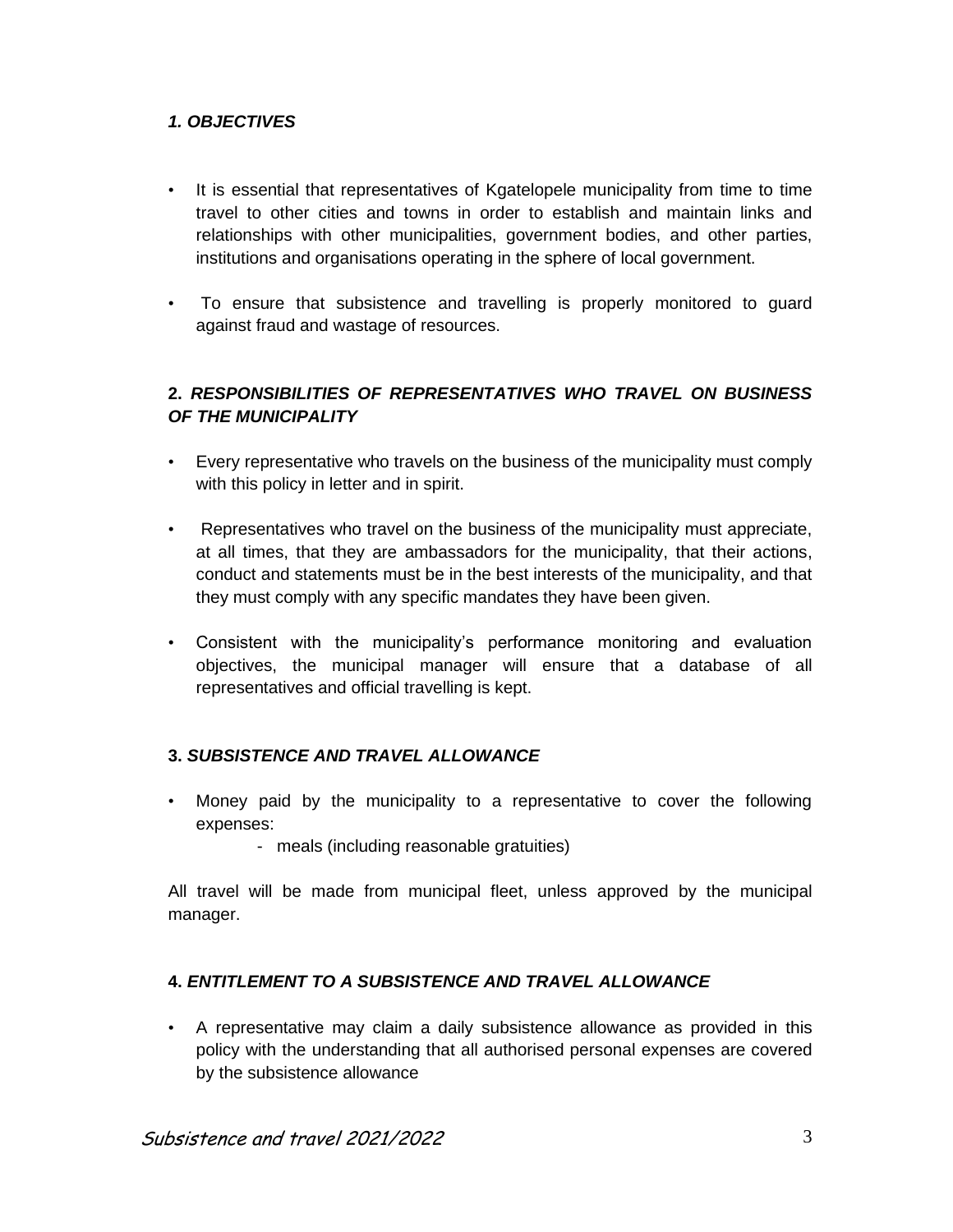- A representative of the municipality must claim his or her subsistence allowance, as provided in this policy, before embarking on any official trip.
- The subsistence allowance must, in order to facilitate its timeous payment, be claimed at least three working days before the planned trip.
- No subsistence allowance will be paid, and no representative will be entitled to a subsistence allowance if the trip or travel is not related to the official business of the municipality.
- A representative shall mean: Mayor, Members of the executive committee, other Councillors specifically authorised to represent the municipality on a particular occasion, Municipal Manager, Senior Managers, and any other official specifically authorised to represent the municipality on a particular occasion.

#### **5.** *ACCOMMODATION COSTS AND SUBSISTENCE ALLOWANCE*

- Representatives who travel on the business of the municipality, where the business unavoidably entails one or more nights to be spent away from home, may stay in an hotel, motel, guesthouse or bed and breakfast establishment.
- The actual cost of accommodation will be borne by the municipality, subject to a maximum of R 1 500 per night for the accommodation itself in respect of domestic travel. Where such accommodation is available, the rate for a single room will be payable. If available accommodation is more than R1 500 per night, prior approval must be obtained as per delegation of powers.
- If the cost of accommodation includes, as it often does, the provision of breakfast, a subsistence allowance of R 300 per day will apply in respect of domestic travel. Daily fee will only be paid after one night's stay.
- If a representative stay with a relative or friend, an accommodation allowance of R 300 per night may be claimed, together with a subsistence allowance of R 200 per day.

### **6.** *SUBSISTENCE ALLOWANCE IF TRAVEL IS FOR A DAY OR PART OF A DAY WITH NO OVERNIGHT STAY*

• No allowance will be paid for day trips.